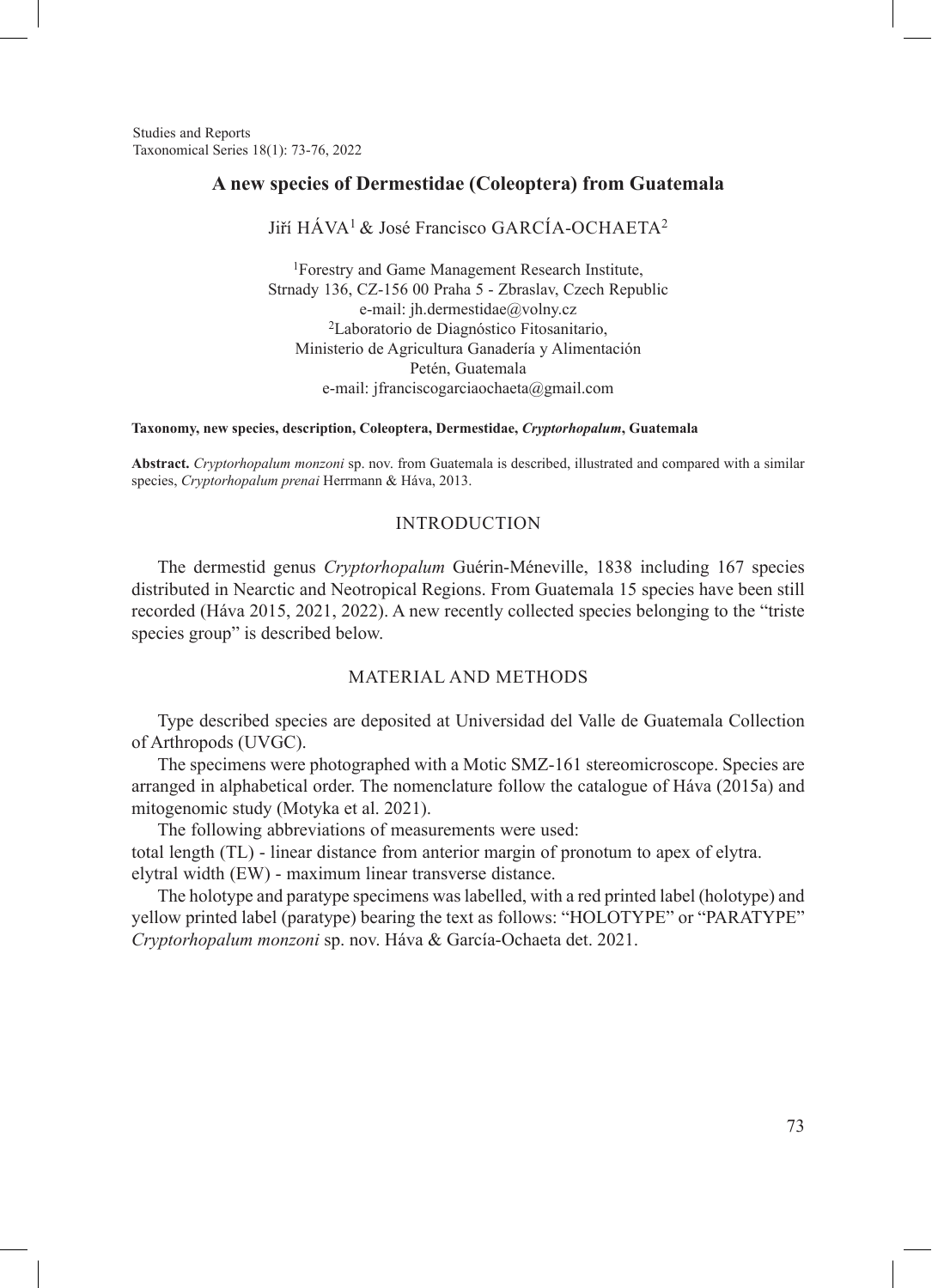## DESCRIPTION

## *Cryptorhopalum monzoni* **sp. nov.**

(Figs. 1-5)

**Type material.** Holotype (♂): Guatemala, Chimaltenango, Patzún, 14°39´42.379´´N 90°58´30.496´´W, vi.2019, Col. José Francisco García Ochaeta, (UVGC). Paratype  $(1 \text{ } \mathcal{S})$ : same data as holotype (UVGC);  $(2 \text{ } \mathcal{S} \mathcal{S}, 1 \text{ } \mathcal{Q})$ : same data, but Nov. 2021 (UVGC).

**Description of male.** Male measurements (in mm): TL 2.12-2.33, EW 1.16-1.31. Dorsal integument black, setation decumbent, golden-yellow (Fig. 1). Ventral integument black, setation decumbent, golden-yellow (Fig. 2). Head shiny black and finely punctated, covered with several golden-yellow decumbent setation. Palpi light brown. Median frontal ocellus present. Eyes large with hardly visible short microsetae. Antennae light brown, with yellow setation, consisting of 11 antennomeres, antennal club with 2 antennomeres (Fig. 3). Pronotum with black integument and long golden-yellow setation. Elytra much more densely and finely punctated as the pronotum, with black integument and also short goldenyellow decumbent setation. Scutellum black, small, triangular and without punctation and setation. Epipleuron short, black with some yellow decumbent setation. Metasternum finely punctate with golden-yellow decumbent setation. Abdominal visible ventrites black, densely and coarsely punctated, with golden-yellow decumbent setation (Fig. 4). Legs: tarsi brown, tibiae brown, femora dark brown, sparsely covered with very short and fine decumbent golden-yellow setae. Male genitalia transverse section of bridge joining the parameters narrower, parameres broad with long setation (Fig. 5).

**Female.** Unknown.

**Differential diagnosis.** The new species belongs to the "*triste* species group", from Guatemala known to comprise two species: *C. guatemalenum* Sharp, 1902 and *C. instabile* Sharp, 1902; the new species differs from them by the elongate body form, structure of antennae and male genitalia. The new species resembles very much the species *Cryptorhopalum prenai* Herrmann & Háva, 2013 (Costa Rica, Panama), but differs from it by the structure of antennae and male genitalia.

**Etymology.** We are very proud to name this species after José Monzón Sierra, an entomologist at the Universidad del Valle de Guatemala.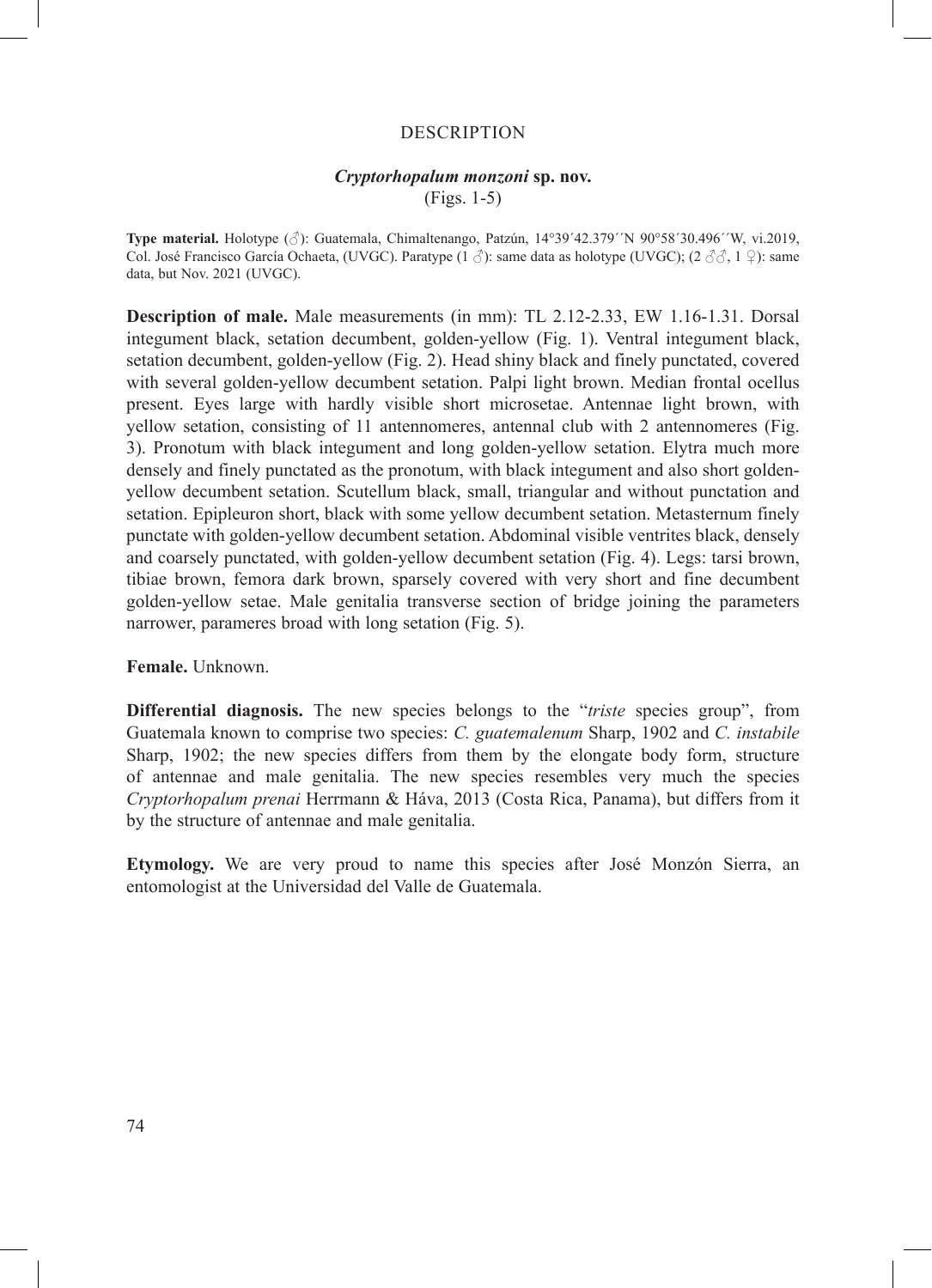



Figs. 1-6. *Cryptorhopalum monzoni* sp. nov.: 1- habitus dorsal aspect; 2- habitus ventral aspect; 3- antenna; 4- male genitalia; 5- abdomen; *C. prenai* Herrmann & Háva, 2013: 6 antenna; 7- male genitalia.